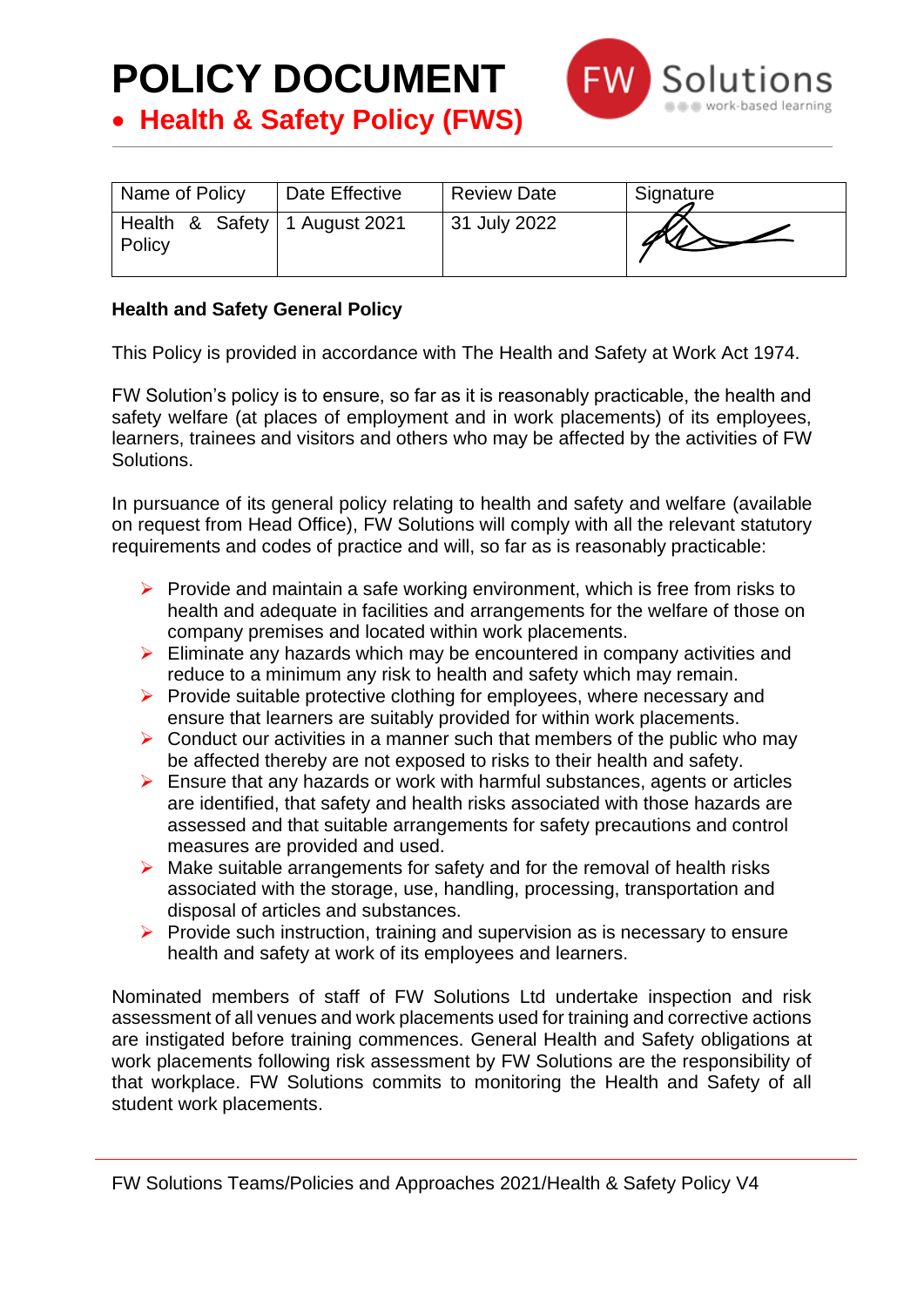To assist the company to comply with its Health and Safety obligations the following organisational responsibilities have been recognised. Responsibilities have been laid down which are designed to enable the Directors to achieve and maintain suitable standards for health and safety and to establish accountability within its management structure for the company's health and safety performance.

انامک

The chart below defines the procedure for Health and Safety policy approval within the Company and its dissemination route to the employees and other persons identified by their relationship as a 'learner'.

## **Organisational Arrangements Chart**

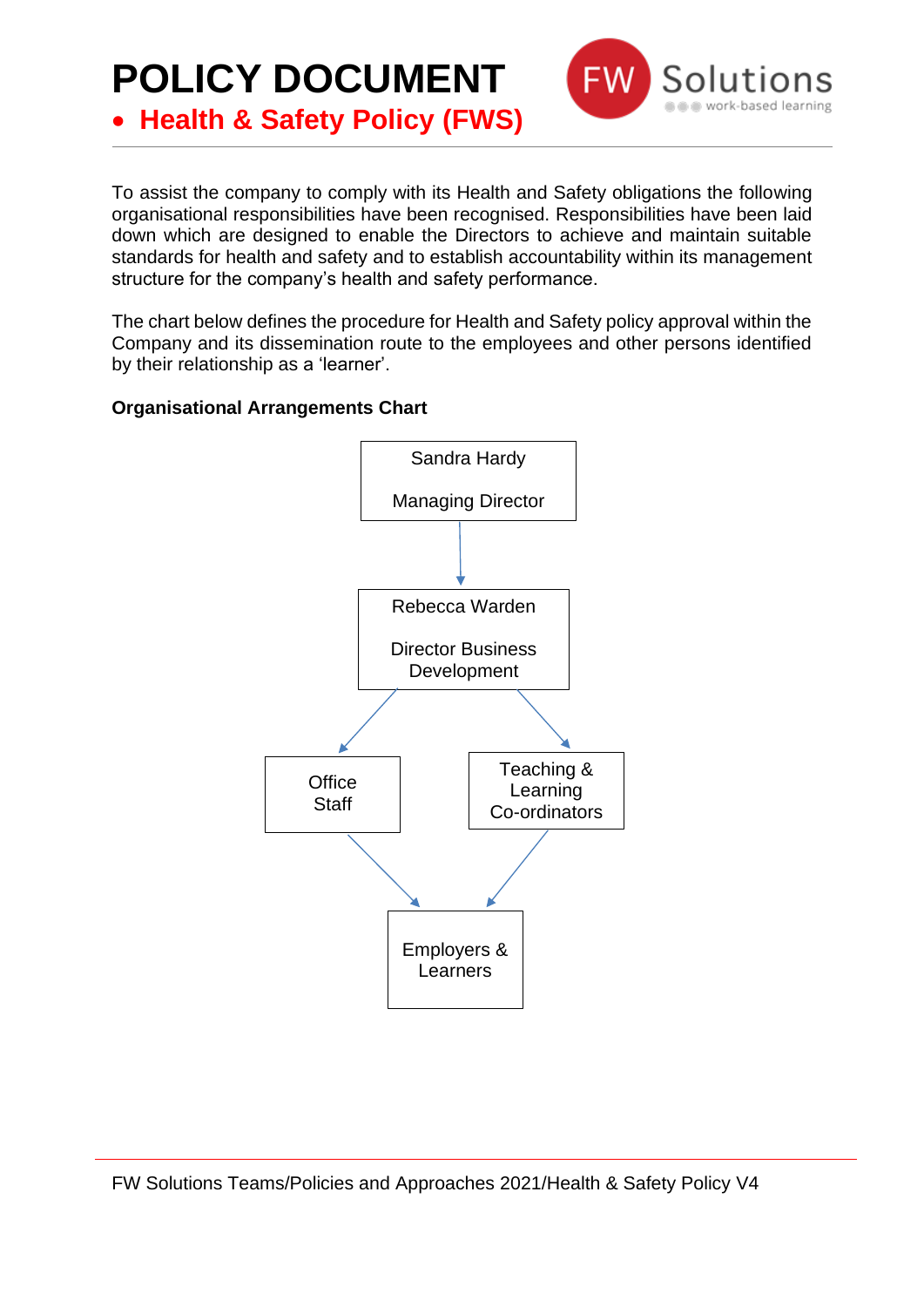

This section of our Policy sets out the division of health and safety responsibilities.

### **The Managing Director**

The Managing Director has overall responsibility for implementing the Health and Safety Policy and in particular for:

- **1.** Appointing a suitably qualified Health and Safety Advisor and keeping them informed of incidents, proposed changes to the business, contact from enforcing authorities etc.
- **2.** Investigating, or ensuring that others investigate, accidents and work-related illhealth and ensuring that statutory reports are made for serious incidents in accordance with the Reporting of Injuries, Diseases and Dangerous Occurrences Regulations.
- **3.** Continuously reviewing health and safety practices.
- **4.** Ensuring that appropriate training is provided.
- **5.** Ensuring that staff are consulted on health and safety matters through full team meetings.
- **6.** Ensuring that staff performance objectives include health and safety.
- **7.** Ensuring that Employers' Liability insurance is maintained and that the details are publicised to employees.
- **8.** To ensure members of staff have the appropriate business insurance for their vehicles.
- **9.** Ensuring that statutory requirements are met in relation to working hours, employment of children, young persons, pregnant employees and new mothers at work.

#### **Managers**

Managers lead by example in matters of health and safety and are responsible for:

- **1.** Ensuring that staff reporting to them understand their health and safety responsibilities.
- **2.** Monitoring the health and safety performance of direct reports.
- **3.** Ensuring adequate manpower and compliance with working time legislation.
- **4.** Ensuring that risk assessments cover all employee activities, that any actions arising from them are implemented and that the findings are shared with employees.
- **5.** Consulting employees on health and safety matters during team meetings and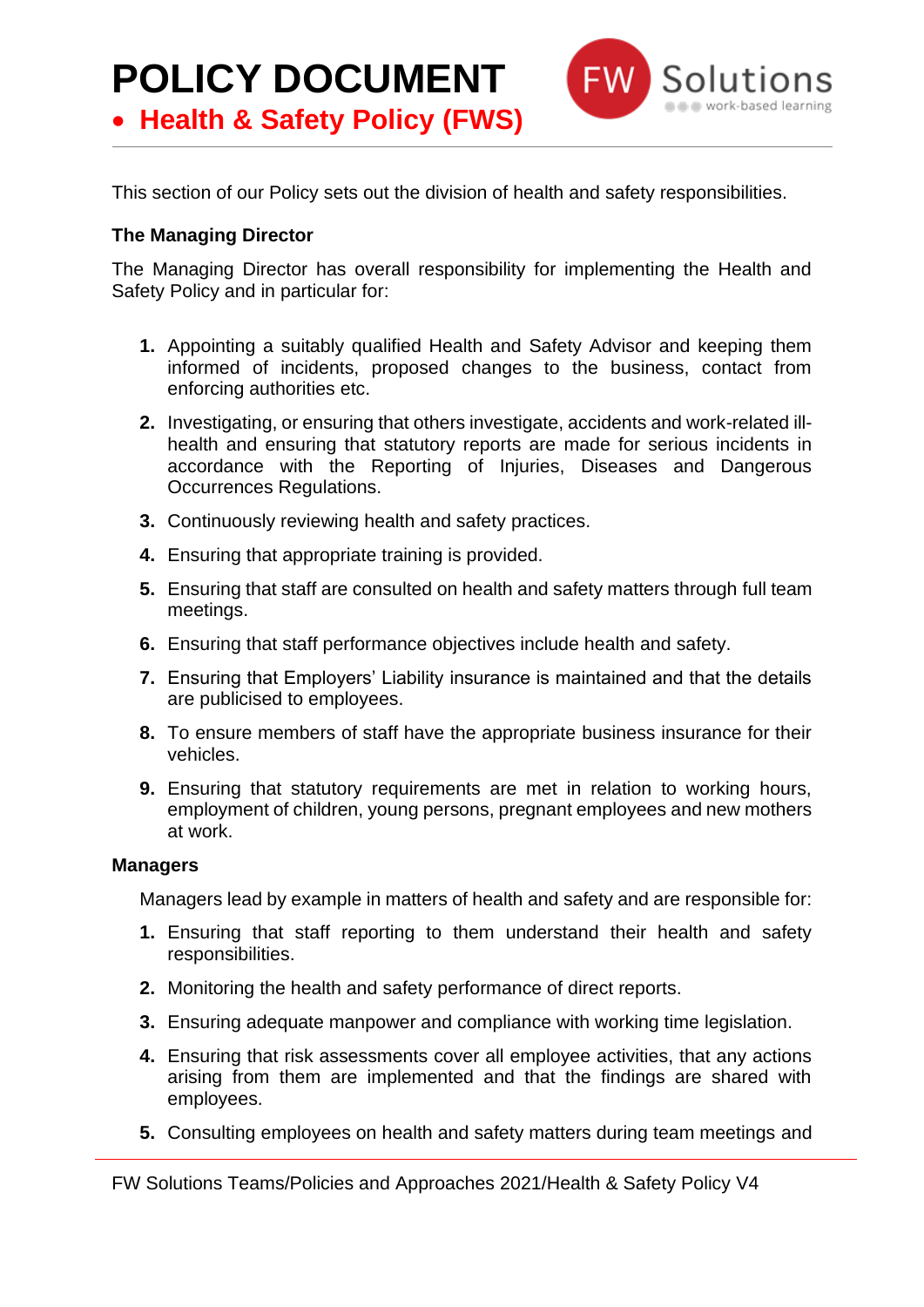

 $1:1s$ .

- **6.** Providing appropriate training for employees, including induction training and training in job skills, general health and safety matters and other specific safety issues as required.
- **7.** Ensuring that work equipment is suitable for purpose.
- **8.** Reporting to the Managing Director any health and safety concerns which they are not able to resolve.

#### **Health and Safety Advisor**

FW Solutions contract specialist Health and Safety Advice from Citation Business Support who are responsible for maintaining the general Health and Safety policy with up to date health and safety matters, carrying out monitoring as agreed with the Managing Director, providing advice as requested and in response to observations, and maintaining the health and safety procedure.

FW Solutions also has an internal Health and Safety officer who is responsible for implementing health and safety standards as part of the day-to-day activities of the business including:

- **1.** Instructing staff in health and safety requirements and supervising to ensure that rules are followed.
- **2.** Produce risk assessments as required by Managers/Directors.
- **3.** The appointment and training of a fire marshal.
- **4.** Arranging for a periodic test and inspection of the electrical installation and portable appliances.
- **5.** Carrying out periodic inspections of the workplace and work activities and ensuring that high standards of health and safety are achieved.
- **6.** Ensuring that employees are suitably competent and have any necessary licences and qualifications for carrying out the work instructed.
- **7.** Making staff aware of arrangements for the provision of eyesight tests for those using computers.
- **8.** Referring to the Directors, disciplinary action against staff who fail to follow company rules, as appropriate.
- **9.** Reporting to an appropriate manager or director any health and safety concerns which they are not able to resolve.
- **10.**Not work under the influence of alcohol or drugs.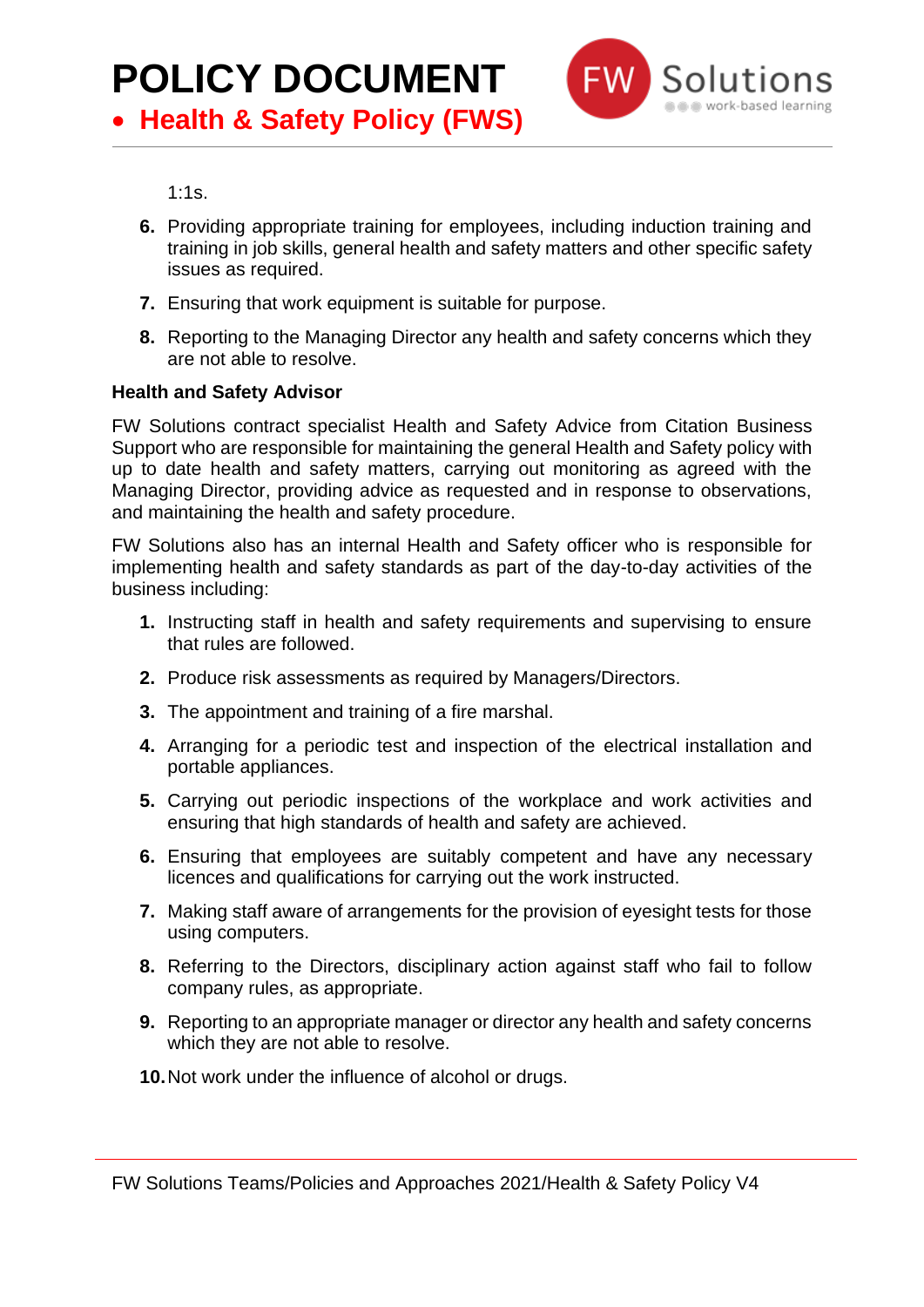**POLICY DOCUMENT**

• **Health & Safety Policy (FWS)**

#### **Facilities Manager (Windsor House)**

The Facilities Manager appointed by Boultbee Brooks (Windsor House) is responsible for ensuring general maintenance of the premises and in particular:

• Implementing the findings of the fire safety risk assessment including the provision, maintenance and testing of fire extinguishers, the fire alarm system and emergency lighting, the provision of signage, drills etc. and

Soluti

- Monitoring that high standards of housekeeping are maintained, with emergency escape routes kept clear and all parts of the workplace maintained in a clean condition.
- Ensuring that appropriate first aid arrangements are implemented including a sufficient number of first aiders and carrying out regular checks of the contents of first aid kits.
- Ensuring compliance with the Construction (Design and Management) Regulations 2007; construction and maintenance contractors should demonstrate that they are competent to work safely and that they receive, and are requested to provide, adequate information to enable safe working.
- Maintaining a log of all premises checks, testing, maintenance and repairs.

#### **All employees**

All employees must take care of themselves and others affected by their work and in particular are expected to:

- **1.** Behave in a professional manner, follow health and safety rules and not act in a way which would deliberately endanger others.
- **2.** Familiarise themselves with the health and safety policy, risk assessments and any other instructions relating to their work and comply with the requirements set out.
- **3.** Report unsafe working practices, shortcomings in safety procedures, accidents and near-misses to their manager.
- **4.** Stop work and liaise with their manager in the event that a procedure appears unsafe.
- **5.** Know the emergency procedures for the location at which they are working.
- **6.** Use vehicles, equipment, materials or substances in accordance with information, instruction and training provided.
- **7.** Make proper use of safety devices and guards and only carry out such maintenance, repair or adjustment to work equipment as they are authorised to